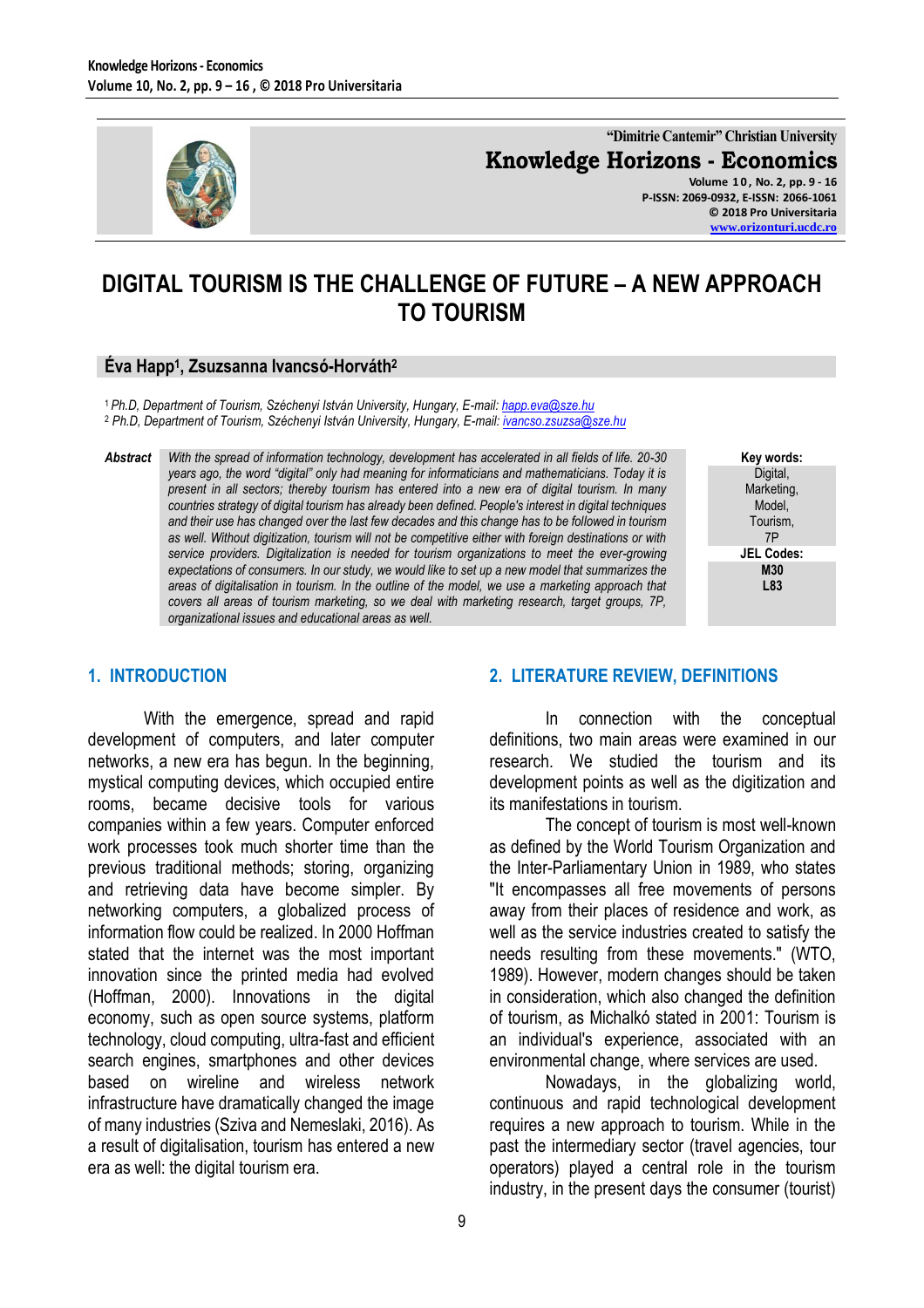takes on the organizational tasks and compiles his own travel package. In addition to seeing sights and attractions, gaining experience comes into the focus. With the emergence of new technologies, the system and processes of tourism also changed.

Digitization first emerged encountered in the field of information technology. The definition of digitization involves the process of transforming a work (text, image, sound) into a computer-readable, encrypted form, which has already been released on a different media.

### [\(https://en.oxforddictionaries.com/definition](https://en.oxforddictionaries.com/definition/digitize) [/digitize\)](https://en.oxforddictionaries.com/definition/digitize)

However, digitization is a complex concept that involves a number of processes which are built on one another, and consists of different steps for (almost) every organization. The evolution created by computers and digitization is also called a "third industrial revolution", which has been influencing not only the technical world but almost all areas of the life since the late 20th century. Digitalisation in business means the use such digital technologies that will help to change the business model and create new revenue and value-creating opportunities.

Digitalisation, which means the use of modern information technologies, also occurs in tourism.

The term 'smart' is increasingly used for technological, economic and social development which is generated by sensors, big data, open data, new connectivity, and information exchange. According to Höjer and Wangel (2015), what we call 'smart' technology is not the technological advancement, but rather the interconnection, synchronization and co-ordinated using of different technologies. Harrison et al. (2010) interpret the 'smart' technology as the use of operational, nearreal-time data, integration and sharing of data, and complex analytics, modelling, optimization and visualization for better operational decision making. The adjective 'smart' can also be found in the operation of cities (intelligent city, smart city), where the term refers to activities aimed at using innovative technologies at resource optimization, efficient and fair management, sustainability and better quality of life (Gretzel et al., 2015). We can also use the term in the context of tourism. Smart tourism consists of three main components, based on information communicational tools: smart

destinations, smart experiences and smart business system (Lopez de Avila, 2015).

The essence of e-tourism is that the use of info-communication tools appears in all sectors of tourism. According to Buhalis (2003), e-tourism is the digitization of all the processes and value chains in the tourism, travel, hospitality and catering industries that enable organisations to maximise their efficiency and effectiveness (Buhalis, 2003 in:Buhalis, 2011:6). E-tourism, as one type of ecommerce, is also an industry, which deals with sales and marketing of products and services through an electronic system. Like the e-commerce, it also includes electronic data transfer, distribution management, e-marketing (online marketing), online transactions, electronic data exchange, management systems and automated data collection. In addition, e-tourism is complemented by the specific activities of tourism such as the emergence of tour operators, travel agencies and other tourism sectors in the virtual space. E-tourism involves e-information, e-booking (hotels, transport, etc.) and electronic payment for the consumers. (Buhalis and Jun, 2011, Beatrice and Mihãlcescu, 2013)

The meaning of digital tourism is linked to the support of tourism experiences through digital tools. (Benyon et al., 2014)

Digital tourism means the use of an infocommunication tool, an IT solution that can help to meet the needs of tourists and improves the competitiveness of organizations and businesses in tourism.

We can see that all the three terms mean nearly the same from different approaches. In the following, we use the term digital tourism in our study.

### **3. THE EMERGENCE OF DIGITAL TOURISM IN HUNGARY**

First, it was necessary to establish and spread an 'online presence' for the emergence of digital tourism in Hungary. In 2012, the former Hungarian Tourism Co. summarized the proportion of "online population" in each of the sending markets. Analysing this data series, highlighting our country, it turns out, that in 1997 1% of the Hungarian population had access to the Internet (MT ZRT., 2011). The data of the Central Statistical Office (2017) is showing an explosive development,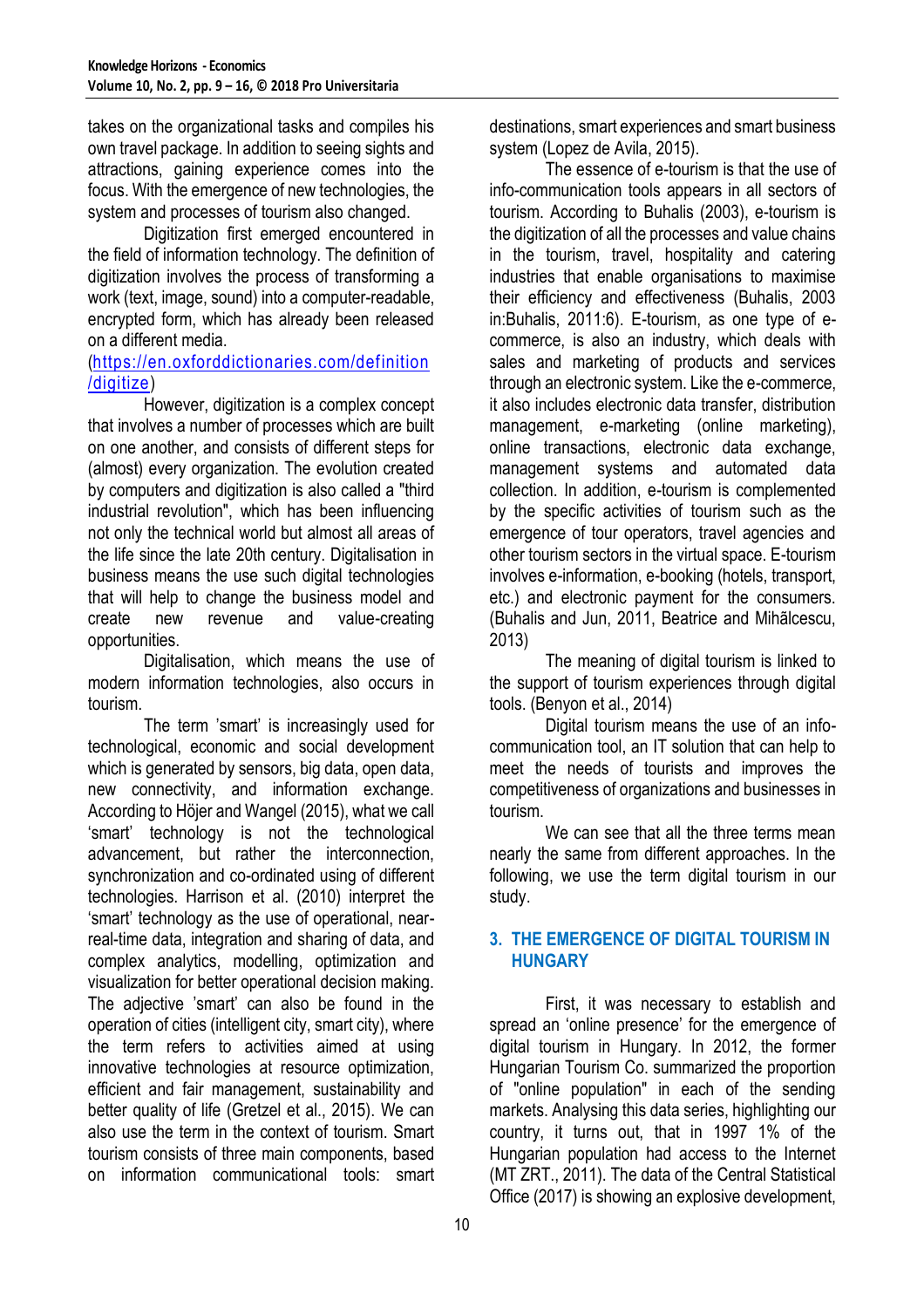according to which in 2010 58% of the population and 79% of the population in 2016 had internet connection. (Fig 1)



#### **Fig 1: The proportion of households with internet connection from all households (%)**

### Source: Own processing based on data of Central Statistical Office (2017)

On the service side, this rapid development can also be observed. Information and communication technology (ICT) have been used since the 1970s in tourism, in Computer Reservation Systems (CRS) by the airlines and then widely at development of Global Distributor Systems (GDS) since the 1980s. In the period between 1997 and 1999, even if only slightly, but digital tourism was present in our country. This is mostly confined to communication in e-mails and a small number of online booking. In 2003, 7% of all hotel and 6% of guesthouse bookings, were initiated online, but the rate of paying for these rooms through the internet did not even reach 1%. However, it is also true that 8% of hotels and less than 1% of guesthouses provided an opportunity to pay online for the rooms. In 2004, it was possible in 52% of domestic hotels and 25% of guesthouses to book rooms online. In the same year, 86% of the hotels, 70% of the guesthouses had Internet access while 70% of the hotels and 50% of the guesthouses created and operated their own website (eNET Internet Research and Consulting Ltd., 2004). According to Sziva and Nemeslaki (2016), tourism was already present in e-specific industries in 2004, mostly in the field of online marketing but was left behind in all areas requiring more complex ICT applications.

In 2012, 45% of total domestic accommodation revenue, about 58 billion HUF, came from online bookings (eNET Internet Research and Consulting Ltd., 2012).

According to Stiakakis - Georgiadis, the tourism sector is developing in all fields, but the most dynamic development is still observed at the CRM systems, e-communications and e-sales (Stiakakis and Georgiadis, 2011).

The "National Tourism Development Strategy 2030" also set the goal of creating a Digital Tourism Strategy in 2018. The strategy focuses on digitalisation of the tourism sector, which concentrates on professional competitiveness, the digital competence of the workforce, digital marketing, the whitening of the economy and reduction of bureaucracy, start-up business development, sectoral measurements, data management and protection, big data-using, the emergence of digital education in training systems, digital accessibility, network competitiveness, and the development of a support and application system for digital transformation (mtu.gov.hu/cikkek/digitalis-marketing).

# **4. DIGITAL TOURISM IN OTHER COUNTRIES**

In recent years, more and more companies, providing services in tourism and destinations, have begun to incorporate the use of digital assets into their strategy, recognizing that change is essential to the preservation and improvement of competitiveness nowadays. The European Commission has implemented numerous of measures to increase the competitiveness of small businesses in European tourism, integrating them into global digital value chains and thereby improving their workplace creation potential.

(https://ec.europa.eu/growth/sectors/tourism/suppo rt-business/digital\_hu)

The European Commission is helping tourism companies in several areas to use digital solutions as widely as possible. Among other activities, digital tourism events, the creation of the Digital Tourist Network and the Tourism Business Portal can be found. The primary objective of these activities is to strengthen education, to engage smaller businesses in the digital value chain and to support digital solutions for the tourism sector in particular. The European Commission thus provides an opportunity for the digital market to take full advantage of the opportunities offered by businesses to increase their competitiveness.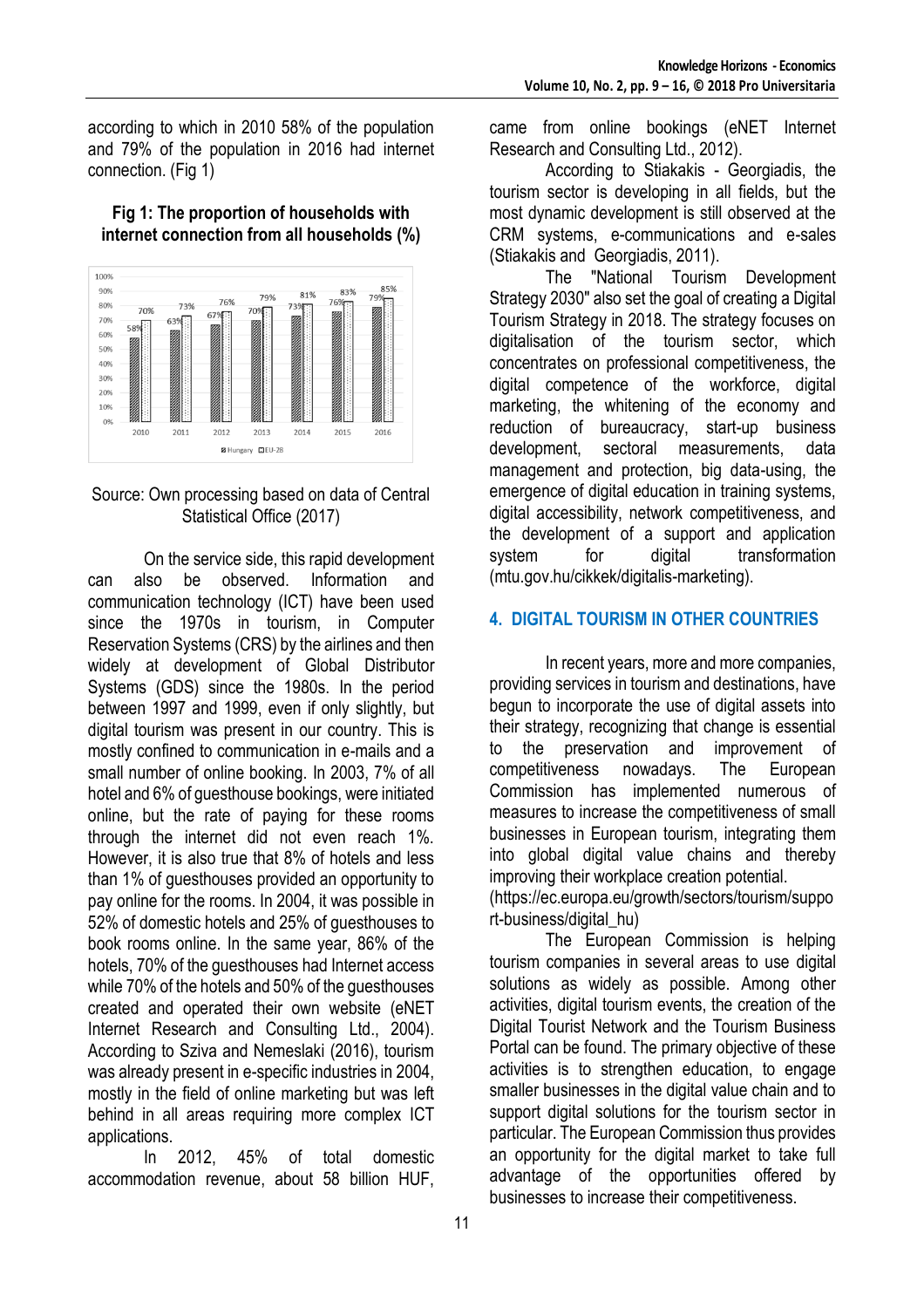The extent of the use of digital solutions in tourism differs from one country to another. [\(http://turizmusonline.hu/kulfold/cikk/bemutattak\\_a](http://turizmusonline.hu/kulfold/cikk/bemutattak_az_osztrak_digitalis_turizmus_strategiat) z osztrak digitalis turizmus strategiat) In September 2017, the Digital Tourism Strategy was presented in Austria, which set the goals and tools in the digitalisation agenda, in line with global digital challenges.

[\(http://turizmusonline.hu/kulfold/cikk/bemutattak\\_a](http://turizmusonline.hu/kulfold/cikk/bemutattak_az_osztrak_digitalis_turizmus_strategiat) z osztrak digitalis turizmus strategiat) The Digital Tourism Strategy presents the tasks, along three strategic objectives, that are required to realize digital tourism in eight areas. [\(https://www.bmdw.gv.at/Tourismus/Documents/DI](https://www.bmdw.gv.at/Tourismus/Documents/DIGITALISIERUNGSSTRATEGIE_barrierefrei.pdf) [GITALISIERUNGSSTRATEGIE\\_barrierefrei.pdf\)](https://www.bmdw.gv.at/Tourismus/Documents/DIGITALISIERUNGSSTRATEGIE_barrierefrei.pdf)

Overall, we can say that most countries' tourism strategy already includes digitization-based activities.

### **5. THE MODEL OF DIGITAL TOURISM IN A MARKETING-ORIENTED APPROACH**

In our present study, digital tourism is approached from a marketing point of view. Firstly, we need to define a new era of tourism, the era of digital tourism. This new type of tourism is not only about the previously defined consumer orientation, but the consumer is now actively involved in marketing processes through digital tools and techniques. Consumers are involved in the development of the product, and they can influence the real-time pricing. The main venue for sales is online/virtual space, and online communication is on the first place among the activities of contact building with the consumers. Consumer, consumer behaviour, and tourist profiles also affect the operation of the model.

In our new model we have placed the etools that appear in digital tourism in the marketingmix elements. (Fig. 2)



# **Fig. 2 The model of digital tourism in a marketing-oriented approach**

*Source*: own model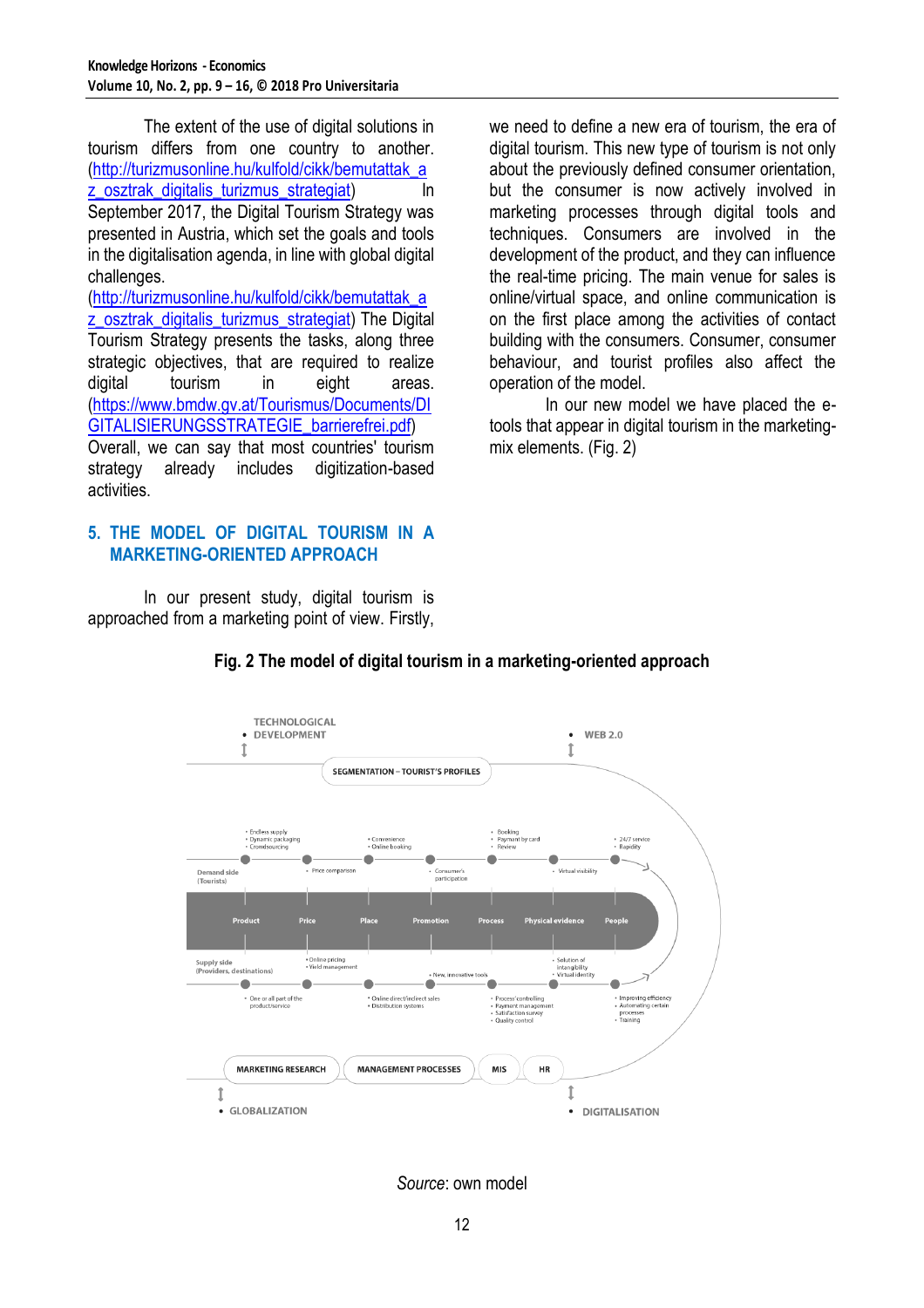It is also clear from the model that the system focuses on tourism as a service, with its demand and supply side. In the environment of the system the changes are highlighted that are conducive to the development of digital tourism. The possibility of digitizing other processes within the organization are also important, like management tasks, marketing research, and HR. Marketing tools (7P) connect tourists and service providers, destinations. The figure shows that we investigated the opportunities of digitalisation in the development of a digital tourism system, from both consumer and service provider's sides.

# **5.1 Product**

Touristic offer, all of the services that meet the needs of tourists can be interpreted in digital tourism at micro and macro level as well. When developing the supply, we can find a digital product/service or a product/service available by digital device. For example, we can meet with hotel information materials on tablets or smartphone applications featuring destinations. With digital assets, the tourist can reach a wide range of supply elements. Issues of valued outcome, jointly produced with the provider (participation, cocreation), or participation in the product development with the customer's ideas (crowdsourcing) (Horváth and Bauer, 2013) are also possible. Technological development also helps the dynamic distribution of self-organized journeys (dynamic packaging).

# **5.2 Price**

Price is the only profit-generating tool for service providers, which in most cases provides information on quality as well. For the tourist, after the choice of destination, price is the second most important factor, but sometimes it also defines the chosen destination. Because of the above mentioned factors, and of the perishability of services, the importance of "real-time" prices has increased. For the choice it is essential to make a quick analysis of the supply and demand, the structure of the costs, and the continuous information about competitors.

Tourists/consumers have advantage from the possibility of "online price comparison" option

(e.g. Tripadvisor, booking.com), which helps to choose the best value for money during a trip.

Software, booking systems, corporate management systems, and databases also accelerate the calculation by service providers; they can examine the prices regularly. By the use of online booking systems, it is possible to compare different prices based on the parameters set by the consumer (taking into account the number of travellers, the time of travel, length, etc.). Digital technology is especially helpful in the Yield Management process by storing past data, analysing data in different aspects.

### **5.3 Place**

The biggest change in tourism by digitalisation can be observed in sales. With the Internet, direct booking is also available to consumers. This offers several benefits; it is available 24/7, it offers independence in searching for offers, provides interaction and convenience. Online booking options include a booking system on the companies' own website, use of other booking systems, and booking by email.

Tour operators and destinations have gained new sales channels through innovative tools. The indirect booking options have been expanded and in addition to the GDS (Global Distribution System) online travel agencies (OTAs) play a major role in sales as well.

# **5.4 Promotion**

Marketing communications must also keep pace with changing of lifestyle, technical environment and the media world. The development of new and innovative tools has been promoted by the evolution of technology. The consumer is an active participant in the communication process. We can speak about User Generated Content, Consumer Generated Advertising, Viewer Created Content, and e-WOM (Electronic Word of Mouth) (Horváth and Bauer, 2013).

The use of digital solutions is inevitable in this field. The Internet provides an excellent opportunity to reach consumers, to conduct touristic transactions, to execute orders, to provide customer service, and it also serves as a media channel. Online ads may appear in many forms, including emails, search engines, social media, online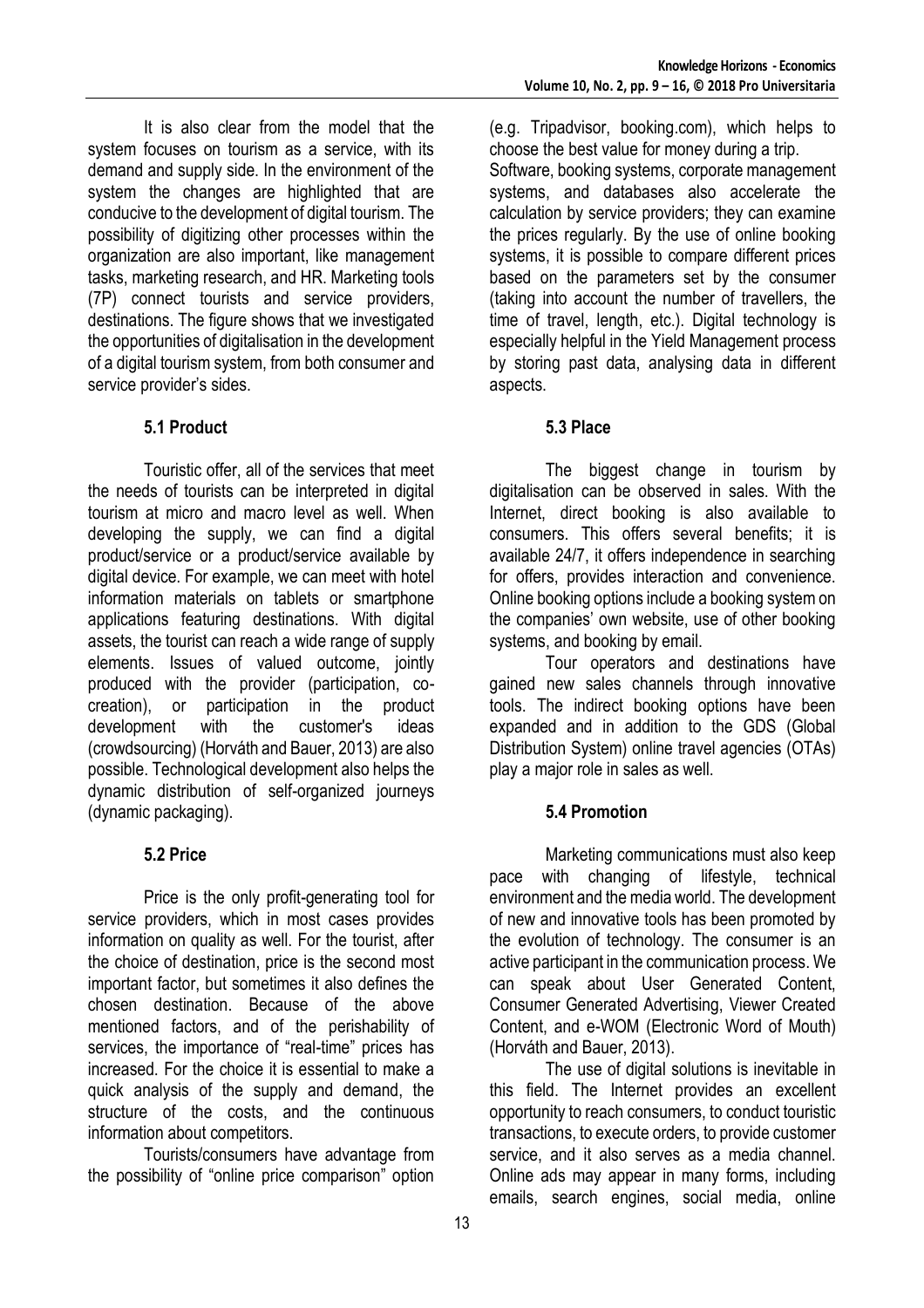advertising, and mobile ads. Visual ads use images, videos, text and graphics to reach consumers; they are well-targeted and can easily reach potential customers (Supekova et al., 2016).

Social media are computer-mediated technologies that facilitate the creation and sharing of information, where user generates the content. Anyone can participate in social media, as it is a community where open dialogues are conducted between users without direction. The advantage of these tools is that they can be upgraded instantly and they provide unlimited, real-time feedback. The effect can be measured immediately and archive materials are easily accessible, while sharing and the participation of consumers is supported by social media. (Fazekas and Harsányi, 2011).

Social media also provide the supply and demand side with the opportunity to participate in the digital marketing communication process. Among the tools available in tourism, social networking can be used for building new connections; as well as sites to share multimedia content, pictures, and videos; and business networking, blogs, forums, micro blogs. Social media can be used for messaging or sharing experiences as well.

Technological development constantly gives new tools to communication professionals, for example, using virtual reality (VR technology) can resolve the inseparability of services.

# **5.5 Process**

Process management involves many elements; most of them heavily depend on the digital technology.

A higher level of process management through digitalisation makes it possible for the service provider to supply precision and easier work. Using a Customer Relationship Management system (CRM), recording transactions facilitates contact with the right segment, presenting customized offers. On the consumer side it means an increasing attention and decreasing sense of risk, accelerating and simplifying the front office processes of the service. There are an increasing number of processes in tourism, where human labour performs only system supervision and the consumer is involved in front office activities with self-service systems; for example, an airport checkin.

Technology has an important role in the field of satisfaction analysis and complaint management. Many places use online satisfaction questionnaires or touch screen tablets in order to have a direct and instant evaluation. These data are then entered into computer databases where they can be analysed, which makes it easier to determine the most common problem areas daily, weekly, as well as to improve the quality of the service faster

Payment management and queue organization cannot be forgotten either, as they have also been heavily redesigned by digital technology and businesses can benefit from the use of them, for example by using different cashless payment methods.

### **5.6 Physical evidence**

Services are intangible by their nature; they do not have a specific physical appearance and cannot be examined directly. Physical evidence and tools in tourism are the location and the environment of the service (Veres, 1998). With the help of digital devices, the promised service becomes visible and its benefits could be demonstrated. Digital devices and techniques play an increasingly important role in presenting physical evidence that supports or weakens the impact of other elements of the marketing mix. Websites, blogs, social media and other forms of digital activity are important parts of the physical environment. For most consumers, these tools provide primary information about the service.

# **5.7 People**

The human factor is decisive for the services. Since employees are directly connected to the tourists, they influence the image of the service as well. Besides the front staff, the user also has a key role in the creation of the service. For tourists, it is important to have service around the clock, continuous availability, information provision and problem management. Most consumers still require human communication in the processes and human-based services with no emotional service, as some kind of mistrust in machines can still be noticed. However, in many places, the efficiency of human work can be improved by automating certain processes. There are robots in hotels in the Far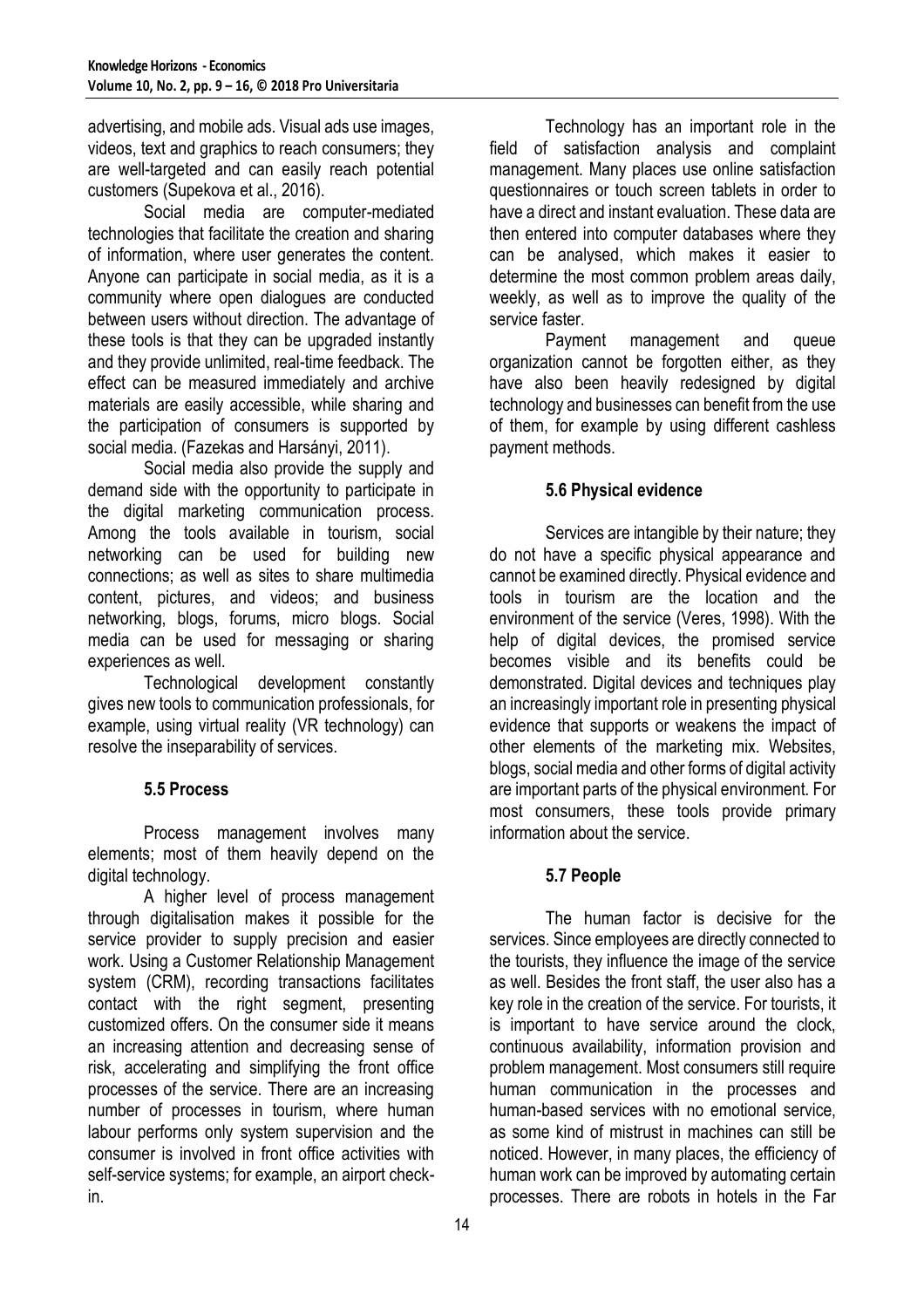East, but many tourists, especially Europeans, are less receptive to the impersonal service. According to the research of Stefán et al. (2018) certain processes can be triggered with robots.

In the selection and continuous training of employees can also be involved digital tools and softwares, such as in job interviews via Skype, or training, pre-screening via smartphone apps, elearning courses, etc.

# **6. CONCLUSION**

Nowadays, digitalisation appears in all areas of life. According to Buhalis and Jun (2011) and our own research, we can conclude that digital tourism is a paradigm shift in tourism due to the emergence of digital tools and techniques. With our model, set up and characterized by marketing tools, we introduced the complex system that is trying to meet the ongoing technological development of the external environment. The model shows all the external and internal factors that can affect digital tourism as well as activities within the organization where we can use digital tools. Recognition of marketing tools can help companies at micro level and destinations at macro level as well and show how to take advantage from digitalisation to be competitive in the tourism market. The development of a long-term digital tourism strategy is important in order to help to find the most efficient use of digital techniques in all areas of the market. As a future research, all areas of the model can be specified or supplemented. Empirical testing of the model can also be the subject of another study.

# **7. REFERENCES**

- ◆ Beatrice, S., Mihãlcescu, C. (2013): The Impact And Perspectives Of The E-Tourism At A Global Level, 8, pp. 289-296, *EconLit with Full Text, EBSCOhost*, viewed 27 January 2018.
- ◆ Benyon, D., Quigley, A., O'Keefe, B., Riva, G. (2014): Presence and digital tourism. *AI & Society*, 29(4), 521-529.
- Buhalis, D., Jun, S.H. (2011): *E-Tourism* Bournemouth University, UK
- Buhalis, D. (2003): *[eTourism: Information](http://www.amazon.co.uk/dp/0582357403?tag=dimitbuhal-21&camp=1406&creative=6394&linkCode=as1&creativeASIN=0582357403&adid=0CDVXJZEBTY8KD4BP9C4&)  [technology for strategic tourism](http://www.amazon.co.uk/dp/0582357403?tag=dimitbuhal-21&camp=1406&creative=6394&linkCode=as1&creativeASIN=0582357403&adid=0CDVXJZEBTY8KD4BP9C4&)  [management](http://www.amazon.co.uk/dp/0582357403?tag=dimitbuhal-21&camp=1406&creative=6394&linkCode=as1&creativeASIN=0582357403&adid=0CDVXJZEBTY8KD4BP9C4&)*[, Pearson \(Financial](http://www.amazon.co.uk/dp/0582357403?tag=dimitbuhal-21&camp=1406&creative=6394&linkCode=as1&creativeASIN=0582357403&adid=0CDVXJZEBTY8KD4BP9C4&)  [Times/Prentice Hall\), London](http://www.amazon.co.uk/dp/0582357403?tag=dimitbuhal-21&camp=1406&creative=6394&linkCode=as1&creativeASIN=0582357403&adid=0CDVXJZEBTY8KD4BP9C4&) ISBN [0582357403.](http://www.amazon.co.uk/dp/0582357403?tag=dimitbuhal-21&camp=1406&creative=6394&linkCode=as1&creativeASIN=0582357403&adid=0CDVXJZEBTY8KD4BP9C4&)
- eNET Internetkutató és Tanácsadó Kft. (2013): A szállásfoglalás csaknem fele interneten történik http://www.enet.hu/hirek/a-szallasfoglalascsaknem-fele-interneten-tortenik/ (Letöltve: 2018.01.25.)
- eNET Internetkutató és Tanácsadó Kft., (2004): *A turizmus helyzete az internet gazdaságban*
- Fazekas, I., Harsányi, D. (2011): *Marketingkommunikáció érthetően*, Szókrátész Kiadó
- Gretzel, U., Sigala, M., Xiang, Z. et al. (2015): Electron Markets 25: 179. <https://doi.org/10.1007/s12525-015-0196-8> (Letöltve: 2018.01.27.)
- \* Harrison, C., Eckman, B., Hamilton, R., Hartswick, P., Kalagnanam, J., Paraszczak, J., Williams, P. (2010): Foundations for smarter cities. *IBM Journal of Research and Development*, 54(4), 1–16.
- ◆ Hoffman, D. (2000): The revolution will not be televised: Introduction to the special issue on *Marketing Science and the Internet. Marketing Science*, 19 (10), 1-3.
- \* Horváth, D., Bauer, A. (2013): *Marketingkommunikáció. Stratégia, új média, fogyasztói részvétel*, Akadémiai Kiadó Budapest
- Höjer, M., Wangel, J. (2015): *Smart Sustainable Cities: Definition and Challenges*. In: L. M. Hilty – B. Aebischer (Eds.), ICT Innovations for Sustainability, Advances in Intelligent Systems and Computing pp. 333–349. New York, Springer